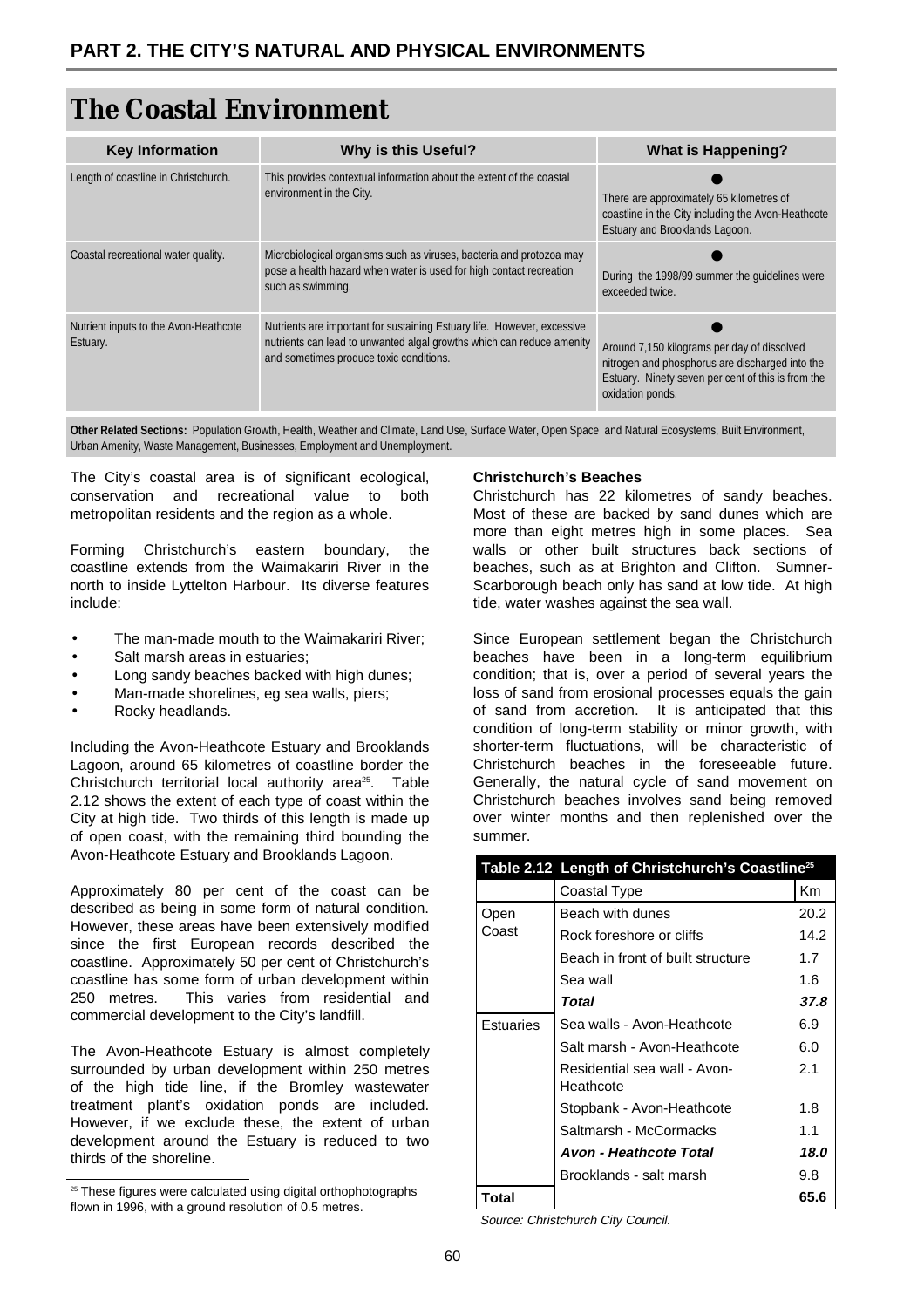The mechanisms affecting the addition and loss of sand in the beach system can occur very rapidly. For example, during the storm on 28 August 1992, five metres of the dune face were removed. However, in the next five months approximately one metre of sand had built up again along the shore.

## The Avon-Heathcote Estuary<sup>26</sup>

The Avon-Heathcote Estuary is one of the key landscape elements of Christchurch City. It is valued for its ecological and amenity values by both local Maori and Pakeha residents. However, it has been significantly modified in post-European times through direct processes such as the outfall of the City's sewage treatment plant, and indirectly through changing landuse and development in the catchments of the Avon and Heathcote Rivers. The net result has been changes to the hydrological and nutrient conditions of the Estuary through increased water, sediment and nutrients entering from the rivers and oxidation ponds.

The Avon-Heathcote Estuary is approximately eight square kilometres in area, and has around 11 million cubic metres of water flowing in then out with each tidal cycle. The Avon and Heathcote Rivers and the Christchurch wastewater treatment plant oxidation pond outfall add fresh water to the Estuary, which mixes with the saline water and is discharged on the out-going tide.

Studies of the Avon-Heathcote Estuary note that there was a large influx of muddy sediment into the Estuary associated with the development of Christchurch. It is thought that there was a phase of high sediment input that probably began in the late 1800s and extended through until the 1950s. Over the last 30 years the bed of the Estuary has become less muddy overall and is currently composed of muddy sand. Muddier patches occur off the mouths of the Avon and Heathcote rivers and the City outfall drain.

Rapid sedimentation of the Estuary, as interpreted for the early part of this century, is no longer an issue. Current sedimentation is relatively minor and local in its effects. Sediment from the Avon and Heathcote Rivers is typical of mature urban catchments, amounting to 35 and 43 tonnes per kilometre per year, respectively. This equates to 2,600 tonnes per year from the Avon and 4,500 tonnes per year from the Heathcote. Ninety nine per cent of this sediment is carried in suspension and consists of clay and silt particles.

The Avon-Heathcote Estuary is unparalleled among New Zealand estuaries in supporting such a large and varied wildlife population within such a heavily urbanised area $^{27}$ . In the last 150 years at least 113 species of bird have been recorded in the Estuary, including 102 species between 1980 and 1992. Between 15,000 and 32,000 wetland birds use the Estuary and oxidation ponds or their margins, with numbers peaking in late summer and autumn.

The Estuary is of international importance. A wetland is internationally important if it regularly supports either 20,000 wetland birds or 1 per cent or more of the total world population of a species or sub-species. The Avon-Heathcote Estuary and oxidation ponds regularly support 5-6 per cent of the world populations of South Island pied oystercatcher and New Zealand shoveler, about 3 per cent of New Zealand scaup, close to 1 per cent of Black Cormorant and Little Cormorant and over 1 per cent of the New Zealand populations of at least 13 other species.

The Avon-Heathcote Estuary is an important link in a chain of wetlands along the central Canterbury coast between the Waipara River mouth in the north and the Rakaia River mouth in the south. At peak times, this wetland system supports a combined population of over 150,000 wetland birds. Few of the birds now found on the Estuary actually nest there. The area's real importance is as a post-breeding habitat in autumn and winter. Consequently, many of the birds make some sort of annual migration. The Estuary and the Bromley oxidation ponds may be either a destination or simply a transit stop for birds moving between the high country and the coast, from the South Island to the North Island or even between the high Arctic to Australasia and the south-west Pacific.

# **Coastal Water Quality**

### **Recreational Water Quality**

The Canterbury Regional Council monitors the quality of most of the recreational swimming areas in the City over the summer months for levels of microbiological organisms such as viruses, bacteria and protozoa. These organisms may pose a health hazard when the water is used for recreational activities such as swimming and other 'high contact' water sports.

The Ministries of Health and the Environment<sup>28</sup> recently revised guidelines for monitoring contact recreational water quality in marine waters. The revised guidelines changed the indicator species from faecal coliforms to enterococci (Table 2.14). The Regional Council monitoring programme changed to using enterococci during the summer of 1998/99. Results for Christchurch beaches and the Avon-Heathcote Estuary are shown in Table 2.13.

<sup>26</sup> Information from: Sedimentation and Erosion in the Avon Heathcote Catchment and Estuary, D Murray Hicks, March 1993, NIWA. And The Estuary, Where our rivers meet the sea; edited S-J Owen, CCC 1992.

<sup>&</sup>lt;sup>27</sup> Information from: Birds of the Estuary, by Andrew Crossland. In Estuary – Where our rivers meet the Sea edited S J Owen, CCC 1992.

<sup>28</sup> Bacteriological Water Quality Guidelines for Marine and Fresh Water: Guidelines for the Management of Recreational and [Marine Shellfish gathering Waters. MfE and MoH 1998. http://](http://mfe.govt.nz/about/publications/water_quality) mfe.govt.nz/about/publications/water\_quality/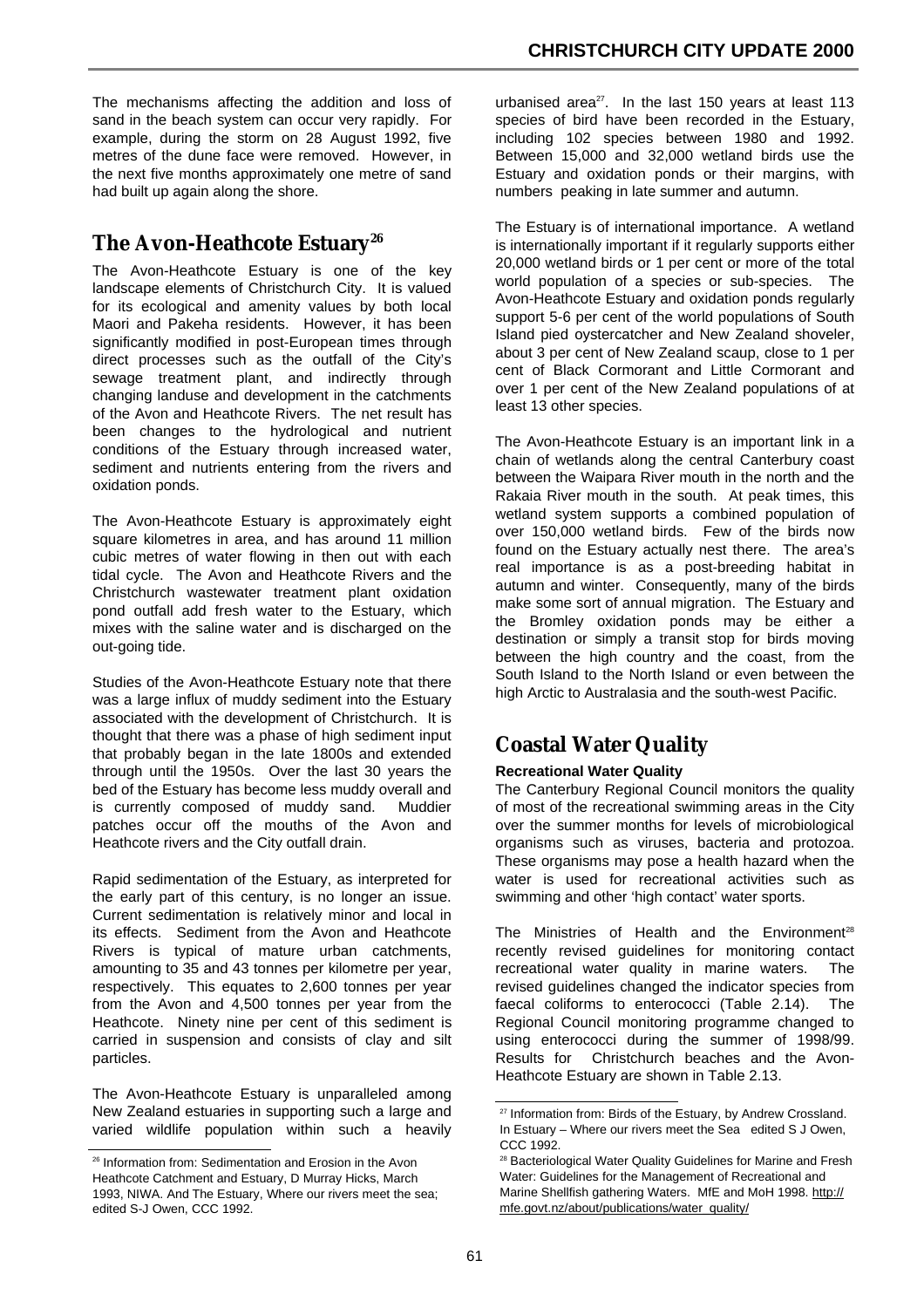| Table 2.13 Contact Recreational Water Quality Monitoring Results - Summer 1998-99 |                                               |                                                    |                                       |                          |                    |         |
|-----------------------------------------------------------------------------------|-----------------------------------------------|----------------------------------------------------|---------------------------------------|--------------------------|--------------------|---------|
| Site                                                                              | Enterococci/100ml                             |                                                    |                                       | number of                |                    |         |
|                                                                                   | No. of 5 day<br>medians<br>greater than<br>35 | No. of single<br>samples<br>between<br>136 and 277 | No. of single<br>samples<br>above 277 | <b>Maximum</b><br>sample | Seasonal<br>Median | samples |
| <b>Beach Sites:</b>                                                               |                                               |                                                    |                                       |                          |                    |         |
| Spencerville Beach                                                                | 0                                             | 0                                                  | 0                                     | 23                       | 4                  | 14      |
| Waimari Beach - Surf Club                                                         | n                                             | 0                                                  | <sup>0</sup>                          | 37                       | 2.5                | 14      |
| New Brighton - Surf Club                                                          | o                                             | 0                                                  | O                                     | 28                       | 2.5                | 14      |
| Scarborough Beach                                                                 |                                               | 0                                                  | <sup>0</sup>                          | 60                       | 28                 | 14      |
| Sumner Beach - surf club                                                          | 0                                             | 0                                                  |                                       | 410                      | 15                 | 14      |
| <b>Taylors Mistake</b>                                                            | O                                             | 0                                                  |                                       | 8                        | $2.5\,$            | 14      |
| <b>Estuary Sites:</b>                                                             |                                               |                                                    |                                       |                          |                    |         |
| <b>Pleasant Point Yacht Club</b>                                                  | 0                                             | 0                                                  | 0                                     | 50                       | 14                 | 14      |
| Moncks Bay                                                                        | 0                                             | 0                                                  | <sup>0</sup>                          | 48                       | 8.5                | 14      |
| <b>Beachville Road</b>                                                            | o                                             | O                                                  | <sup>0</sup>                          | 35                       | 4                  | 14      |
| <b>Humphries Drive</b>                                                            |                                               | O                                                  |                                       | 130                      | 16.5               | 14      |

Source: Canterbury Regional Council.

Monitoring was carried out approximately weekly between the beginning of November 1998 and the beginning of February 1999. Of the 140 samples taken, the guidelines were exceeded twice. These samples were from Sumner and Scarborough beaches, but at different times. For much of the time microbiological water quality levels, including those in the Estuary near to the sewage treatment, were well below the recommended guidelines.

#### **Nutrient Inputs to the Avon-Heathcote Estuary.**

There are three main sources of nutrients into the Estuary: the Avon and Heathcote Rivers and water discharged from the wastewater treatment plant's oxidation ponds. The average amount of water discharged from the oxidation ponds for the year to June 1999 was 131,000 cubic metres per day while the daily discharges of the Avon and Heathcote Rivers are 207,000 and 108,000 cubic metres per day respectively. A number of small drains flow into the Estuary from farmland adjacent to the treatment plant. Although some of these have high nutrient levels, the

| <b>Table 2.14 Marine Bathing Guidelines</b> |                                                                                                                                 |  |  |
|---------------------------------------------|---------------------------------------------------------------------------------------------------------------------------------|--|--|
| <b>SURVEILLANCE</b><br>– GREEN<br>MODE:     | Running median less than 35<br>enterococci/100 mL,                                                                              |  |  |
| <b>ALERT - AMBER</b><br>MODE L              | Running median greater than 35<br>enterococci/100 mL and no single<br>sample greater than 136<br>enterococci/100 mL,            |  |  |
| ALERT -<br>AMBER MODE II:                   | Single sample between 136 and<br>277 enterococci/100 mL<br>(irrespective of running median),                                    |  |  |
| <b>ACTION</b> – RED<br>MODE                 | Two consecutive single samples<br>(within 24 hours) greater than 277<br>enterococci/100 mL (irrespective of<br>running median), |  |  |

limited flow from these drains means they have very little effect. Combined, these drains discharge 15,085 cubic metres of water per day, which is about 3 per cent of the total fresh water input to the Estuary.

Table 2.15 shows the contribution of nutrients to the Estuary from the three main sources. The oxidation ponds contribute the greatest amount of nutrients with approximately 90 per cent of dissolved inorganic nitrogen (DIN) and approximately 98 per cent of dissolved reactive phosphorus (DRP). Generally, the annual median values for nutrients from the Avon and Heathcote Rivers into the Estuary have been decreasing over time, except for DRP in the Avon which appears to be increasing. None of these trends are statistically significant.

#### **Heavy Metals in the Estuary**

Effluent discharged from the oxidation ponds also contributes heavy metals, such as copper and cadmium, to the Estuary. The total metal content of the effluent, based on mean daily flows and mean metal content, is as follows<sup>22</sup>:

| Copper   | 2.7 kg/day |
|----------|------------|
| Chromium | 5.7 kg/day |
| Nickel   | 4.2 kg/day |
| Zinc     | 6.3 kg/day |
| Cadmium  | 30 g/day   |
| Lead     | 1.0 kg/day |

The total heavy metal of 20 kilograms per day is twice the estimate for the Avon River of 10 kilograms per day, with the Heathcote River contributing 8 kilograms per day, using dry weather flows and mean metal concentration values for the period 1989 to 1999.

Estimates of both nutrients and heavy metals for the rivers are probably conservative, considering

Source: Ministry for the Environment and Ministry of Health.